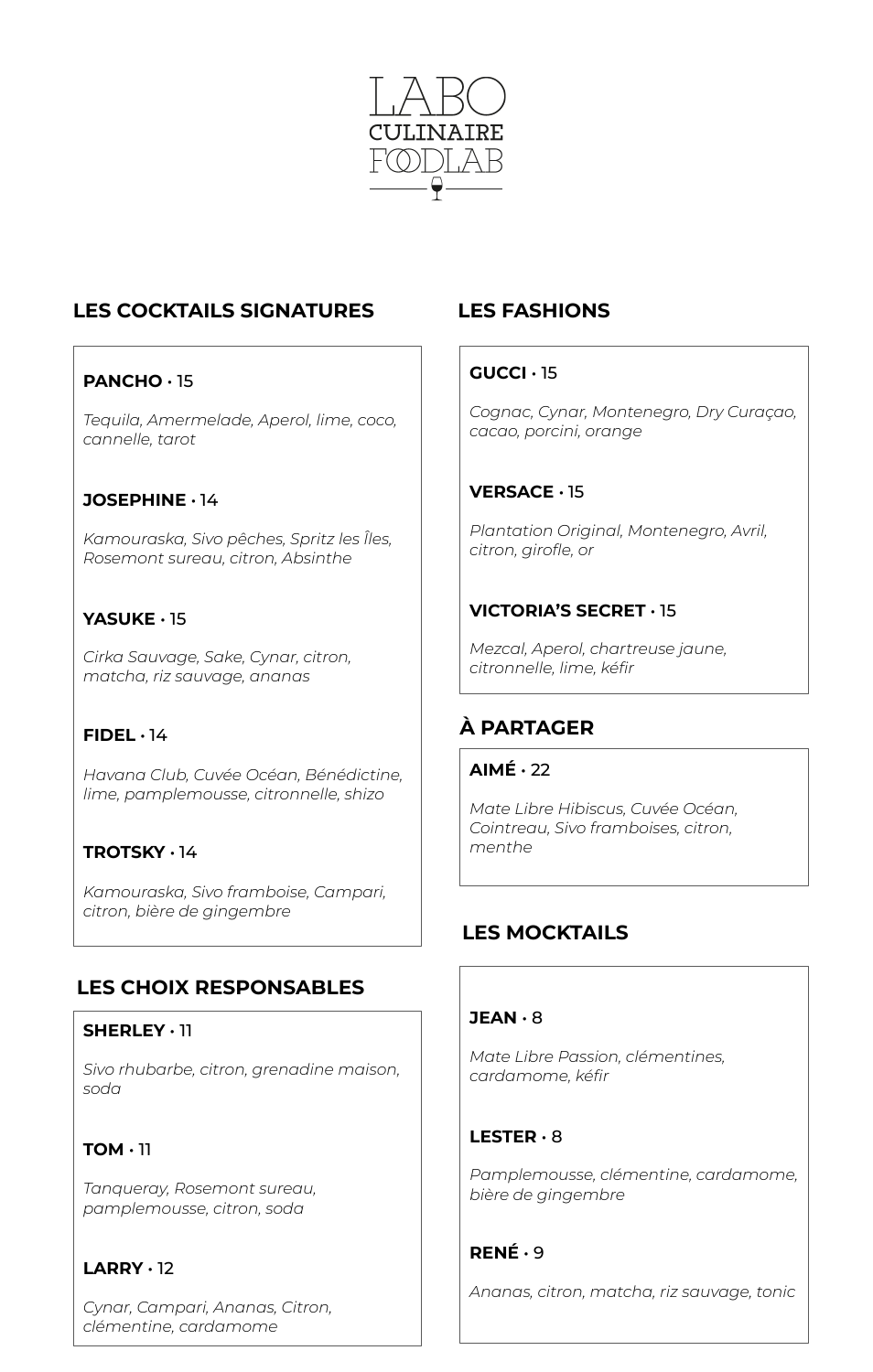#### **Brasseurs RJ/McAuslan**

Brasseurs officiels de la SAT

**En fût ST-AMBROISE, NEIPA • 8 BELLE GUEULE, PILSNER • 8**

**Canettes NOIRE À L'AVOINE • 8** *Stout, St-Ambroise, 473ml, 5%* **ROUSSE • 8** *Belle Gueule, 473ml, 5,2%*

 $\overline{\phantom{a}}$ 

# **LES BIÈRES**

**HERMANN PILS • 11** *Pilsner, Brasserie Dunham, 473ml, 5,2%*

**QUAND MÊME CLEAN** • 11 *Lager américaine, Brasserie Générale, 473ml, 4,5%*

**KÖLSCH • 11** *Brasserie Shelton, 473ml, 4,7%*

**BLANCHE DU LABRADOR** • 11 *Blanche au thé du Labrador, Brasserie Oshlag, 473ml, 5%*

**DRY STOUT • 11** *Alchimiste, 473ml, 4,4%*

**SURE AUX MANDARINES • 11** Bière sûre au fruit, Brasserie Shelton, 473ml, 3,5%

**SURE AUX CASSIS • 11** Bière sûre, Brasserie Shelton, 473ml, 3,5%

**I LIKE BIG HOPS • 11** New-England IPA, Brasserie Générale, 473ml, 6,5%

**GOSE À L'ORANGE SANGUINE ET CITRON MEYER • 11** Gose fruitée, Brasserie Shelton, 473ml, 5%

**LÉO'S EARLY BREAKFAST • 11** IPA au thé earl grey, Brasserie Dunham, 473ml, 6,2%

**BORVO** • **11** IPA blanche, Brasserie Dunham, *473 ml, 5,6%*

**SURE FRAMBOISE • 11** *Bière sans alcool, 473 ml, 0,5%*

**IPA DOUCE • 11** *Bière sans alcool, 473 ml, 0,5%*

# **LES CIDRES**

#### **FLEURI KLAUS** • 8

Cidre pétillant, Alma, 473ml, 6,5 %

**WILLIAM** • 32 *Cidre pétillant sur lies, Clos Saragnat, 750ml, 7%*

**LO QUE SEA** • 35 *Fruit Nat, L'Entremetteuse & Alai Cider, 750ml, 7,9 %*

**HYPER CIDER 2020** • 45 *Cidre, bière, Rondo*

**PLUMENIAN RHAP 2019 •** 55

**BRITNEY'S PEARS** 48 Poires et pommes, Fruktsereo, 750 ml, 4% **HUY** • 50 Apfel-cidre perlend, Konrad Buddrus, 750 ml, 8%

Prunes, pommes, raisin, Fruktsereo, 750 ml, 6,5%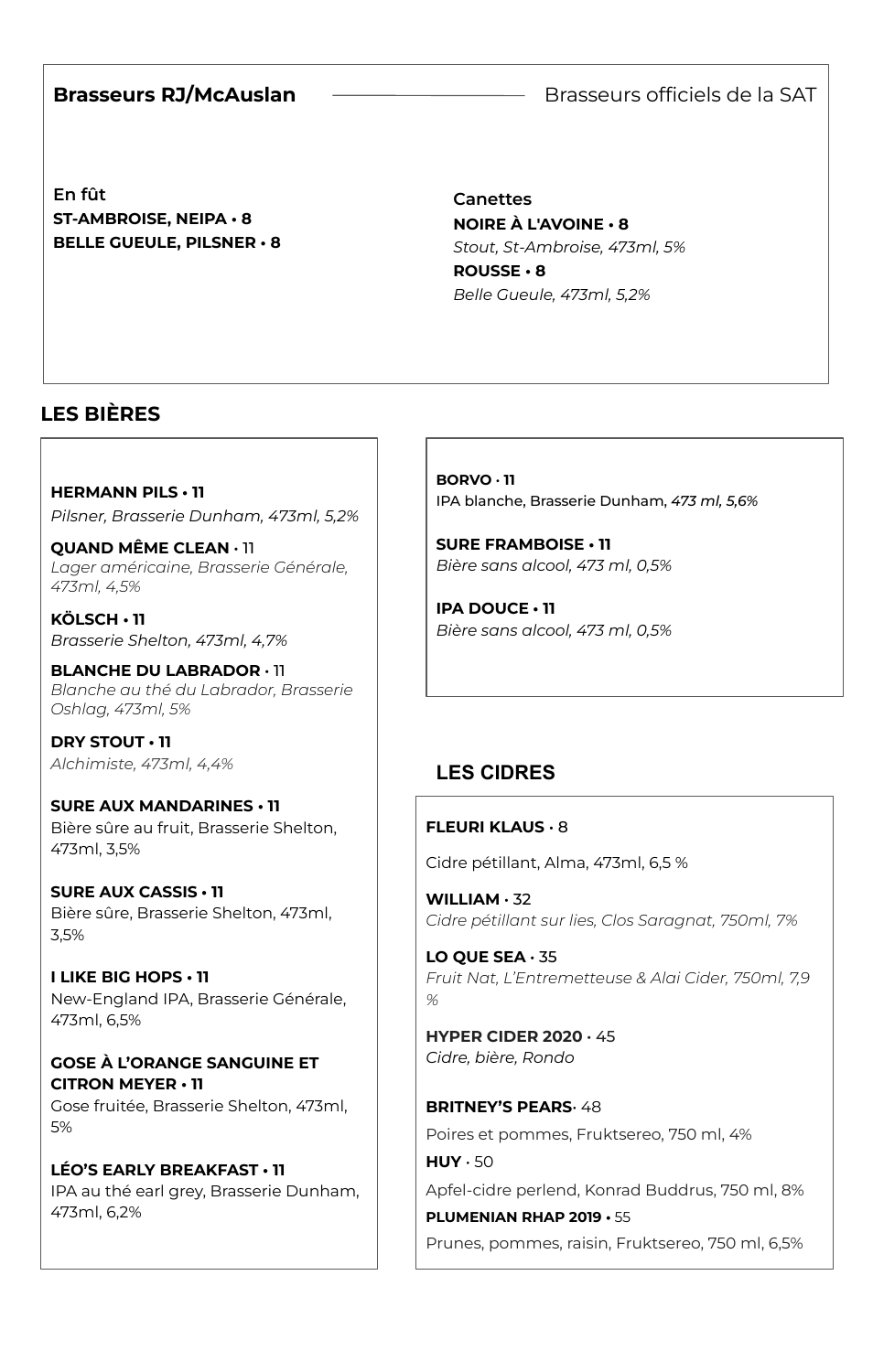#### **VIN AUX VERRES**

BULLES ITALIE, **TERBIANC 2019,** CINQUE CAMPI • 14 *TREBBIANO ROMAGNOLO, TREBBIANO TOSCANO, TREBBIANO DI SPAGNA* ROSÉS ITALIE, **E' ROSATO,** PODERI CELLARIO • 12 *DOLCETTO, NEBBIOLO* HOLLANDE, **WILDE ROSÉ 2020,** DASSEMUS • 12 *CABERNET CANTOR, MONARCH, CABERNET JURA* **MACÉRATIONS** ONTARIO, **PARADISO,** PARADISE GRAPEVINE • 12 *VIDAL, RIESLING* BLANCS RÉPUBLIQUE TCHÈQUE, **CHARDONNAY 2017,** SYFANY • 12 *CHARDONNAY* FRANCE, **RIESLING,** LAURENT BARTHE • 12 *RIESLING* FRANCE, **PINO 2018,** GESCHICKT • 14 *PINOT BLANC, PINOT GRIS, PINOT AUXERROIS, PINOT NOIR* **ROUGES** ITALIE, **MODUS BIBENDI ROSSO 2019,** ELIOS • 12 *NERO D'AVOLA*

FRANCE, **CLOS SERRE CABANIS 2016,** LUDOVIC ENGELVIN • 16 *GRENACHE, MOURVÈDRE*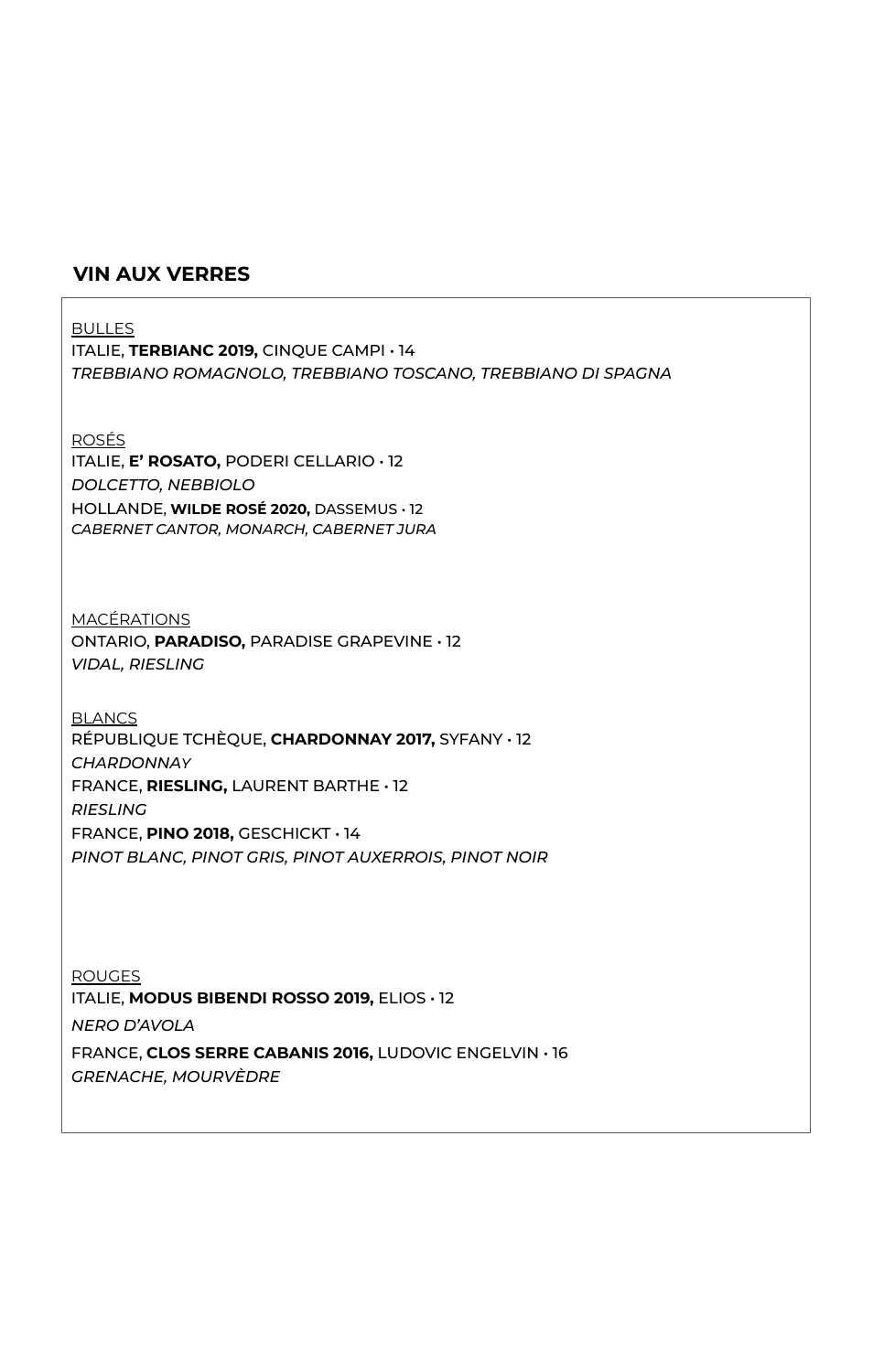# **LES ORPHELINES**

**MACÉRATION** 

SLOVÉNIE, **REBULA 2015**, MARKO REJA • 73

*REBULA* FRANCE, **13EME HEURE 2018**, MARC PESNOT • 105 *MELON DE BOURGOGNE*

#### ROUGES

AUTRICHE, **PINOT NOIR 2018**, CLAUS PREISINGER • 117 *PINOT NOIR*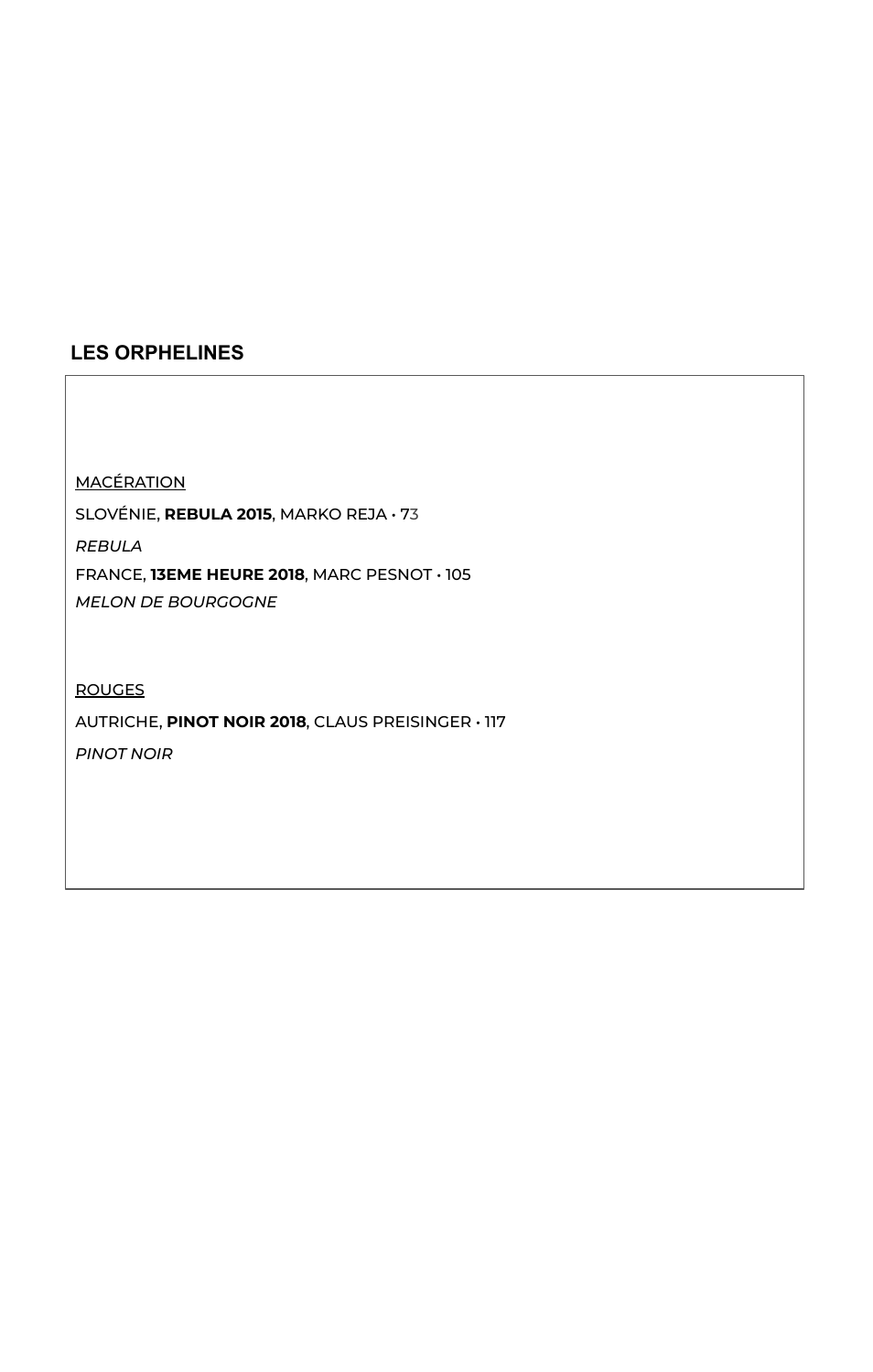## **LES BULLES**

SLOVÉNIE, **RED PIQUETTE 2020**, GABERNIK • 43 *PINOT NOIR, ZWEIGELT, RIESLING* ITALIE, **ESOTICO 2020**, SASSARA VINI • 63 *TREBBIANO, FERNANDA, FRIULANO* ESPAGNE, **ESCUMOS 2020,** CELLER SANROMÀ • 63 *PARELLADA* AFRIQUE DU SUD, **I AM THE NINJA 2021,** TESTALONGA EL BANDITO • 68 *CHENIN BLANC* SLOVÉNIE, **OFFSHOOT ZWEIGELT 2019**, HEAPS GOOD WINE CO • 70 *ZWEIGELT* ESPAGNE, **NOCHE EN VELA,** TONI OSORIO • 70 *MORISTEL* SLOVAQUIE, **SEDIMENTAL 2020,** MARVLA TINDO • 81 *WELSHRIESLING* AUTRICHE, **KALKREICH**, CHRISTOPH HOCH • 90 *PINOT BLANC*

## **LES ROSÉS**

FRANCE, **SIX ROSES 2021**, BENJAMIN TAILLANDER • 51 *SYRAH, CINSAULT* GRÈCE, **OREADS 2020**, PAPRAS• 52 *MUSCAT NOIR DE TYRNAVOS* ITALIE, **E' ROSATO,** PODERI CELLARIO • 58 *DOLCETTO, NEBBIOLO* ITALIE, **ROSATO 2019**, BARBACÀN • 76 *CHIAVENNASCA* HOLLANDE, **WILDE ROSÉ 2020**, DASSEMUS • 79 *CABERNET JURA, CABERNET CANTOR*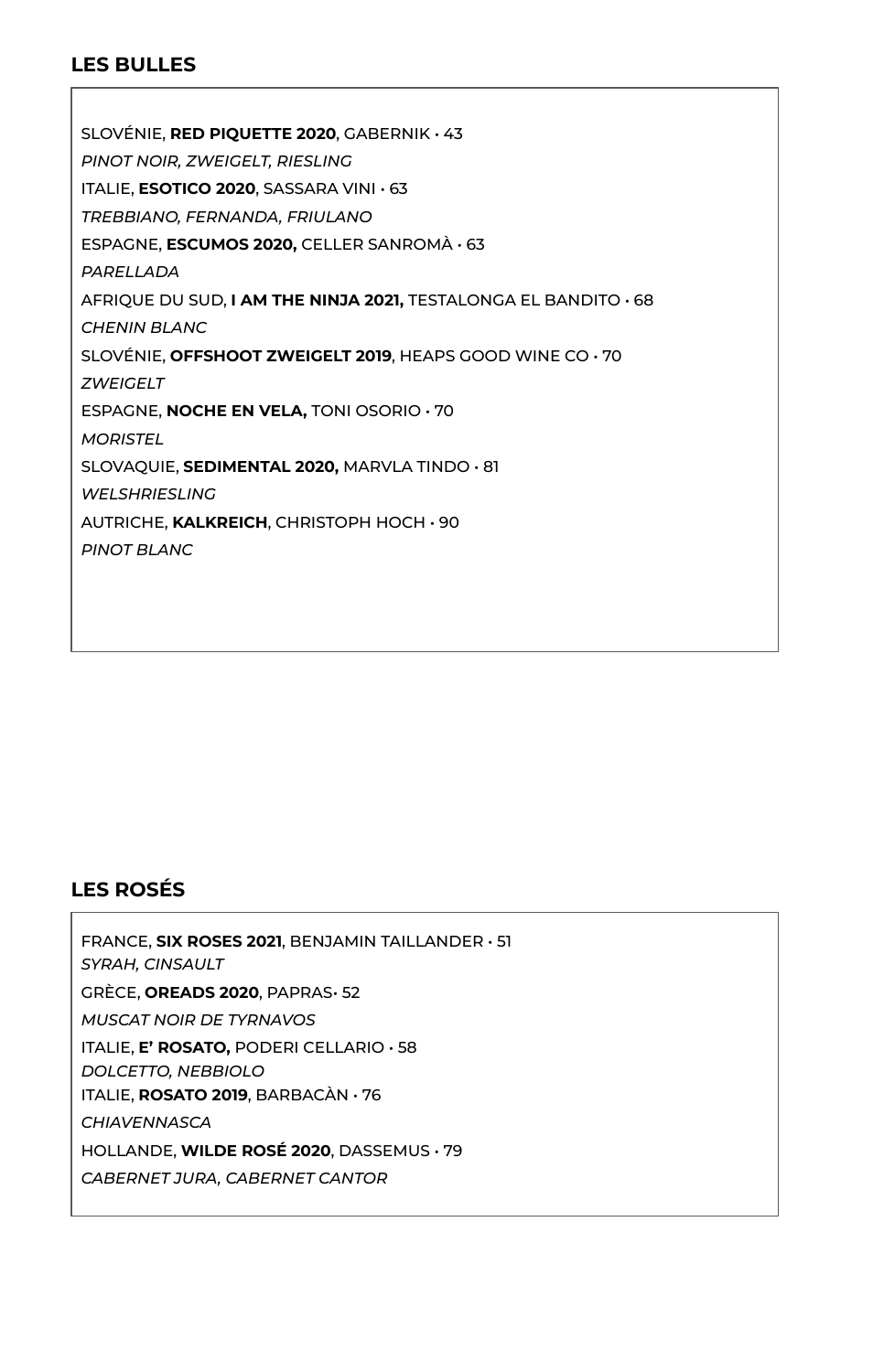# **MACÉRATIONS**

ONTARIO, **PARADISO,** PARADISE GRAPEVINE • 59 *VIDAL, RIESLING* TURQUIE, **NARINCE ORANGE 2019**, CHAMLIJA • 63 *NARINCE, ALBARINO* ALLEMAGNE, **MÜLLER-THURGAU PUR 2021**, ENDERLE & MOLL • 63 *MÜLLER-THURGAU* ITALIE, **LA BUSATTINA 2020,** SAN MARTINO • 66 *TREBBIANO, MALVASIA* ESPAGNE, **MUSCAT 2020**, LA METAMORPHIKA • 70 *MUSCAT* ITALIE, **FATTO COI PIEDI 2020**, FILAROLE • 77 *MALVASIA, ORTRUGO* FRANCE, **L'ORANGE GAULOIS 2020**, DOMAINE BOHN • 79 *GEWÜRZTRAMINER* GRÈCE, **A-GRAFO RODITIS 2019**, KONTOZISIS ORGANIC VINEYARDS • 84 *RODITIS* AFRIQUE DU SUD, **SKIN 2021,** TESTALONGA EL BANDITO • 86 *CHENIN* FRANCE, **GW INSPIRATION**, SONS OF WINE • 86 *PINOT GRIS, GEWÜRZTRAMINER*

## **GRANDS FORMATS**

ALLEMAGNE, **WILDER SATZ,** BRAND BROS • 93 *MÜLLER-THURGAU, CHARDONNAY, SYLVANER* ITALIE, **TERBIANC 2019,** CINQUE CAMPI • 105 *TREBBIANO ROMAGNOLO, TREBBIANO TOSCANO, TREBBIANO DI SPAGNA* FRANCE, **PHÉNIX 2020,** GESCHICKT • 126 *PINOT GRIS, PINOT NOIR, PINOT BLANC, GEWURZTRAMINER* FRANCE, **AKMENINE,** SÉBASTIEN RIFFAULT • 131 *SAUVIGNON*  ITALIE, **FATTO COI PIEDI 2020**, FILAROLE • 142 *MALVASIA, ORTRUGO*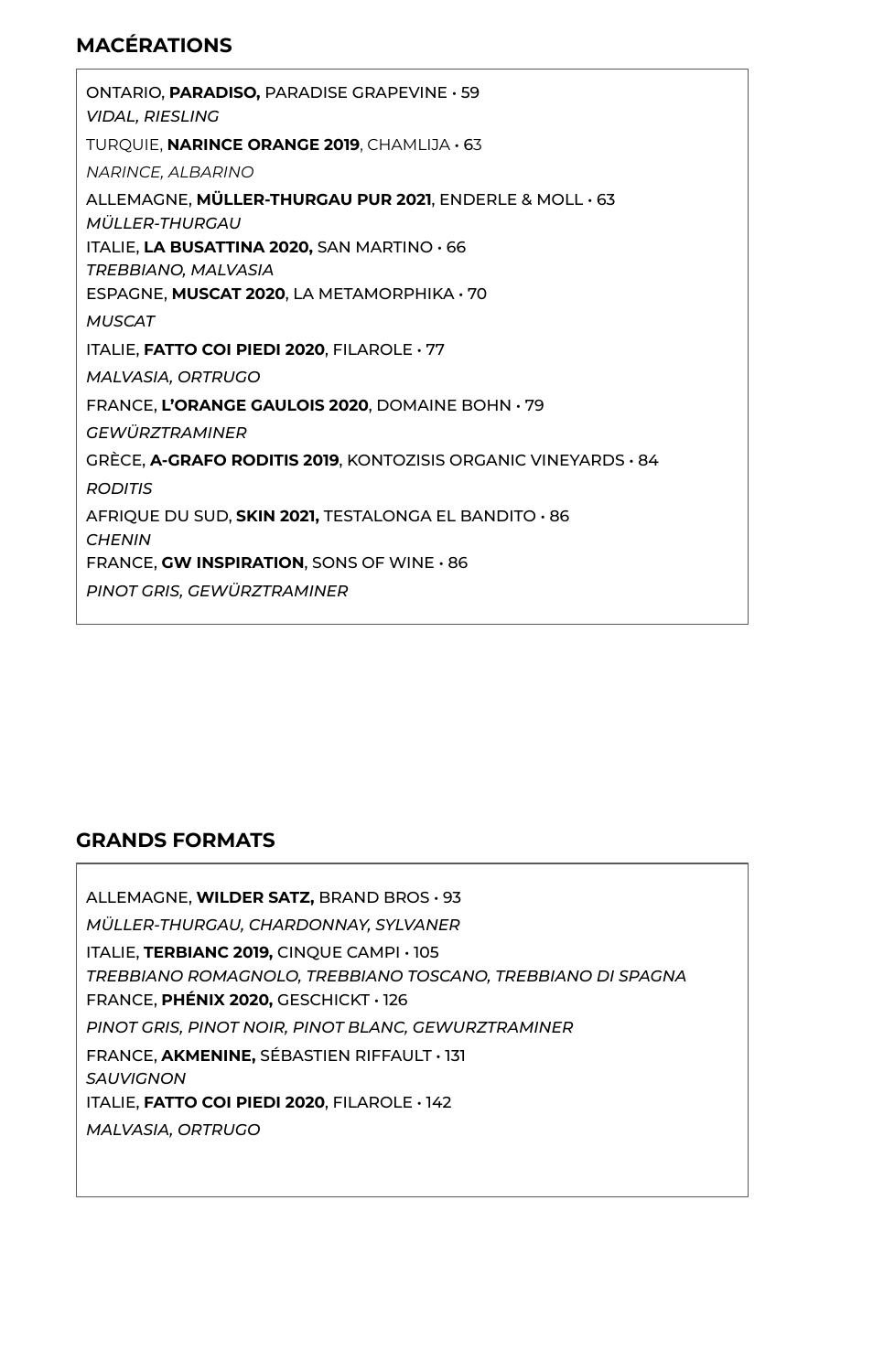# **LES BLANCS**

RÉPUBLIQUE TCHÈQUE, **CHARDONNAY 2017,** SYFANY • 58 *CHARDONNAY* FRANCE, **RIESLING 2020,** LAURENT BARTHE • 61 *RIESLING* RÉPUBLIQUE TCHÈQUE, **RULANDSKÉ ŠEDE,** SYFANY • 64 *PINOT GRIS* ITALIE, **VIN DE ANFORA 2020,** SASSARA • 65 *GARGANEGA* AFRIQUE DU SUD, **WHITE BLEND,** MOTHER ROCK • 66 *CHENIN BLANC, VIOGNIER, GRENACHE BLANC, SÉMILLON* RÉPUBLIQUE TCHÈQUE, **PANIC 19/20,** SYFANY • 67 *RIESLING, PINOT BLANC, MUSCAT DE MORAVIA* SLOVAQUIE, **PROZA 2018,** MARVLA TINDO • 69 *RIESLING, PESECKA LEANKA, GEWURZTRAMINER* FRANCE, **DUTTENBERG 2018,** LOUIS MAURER • 75 *PINOT GRIS* POLOGNE, **J'20,** DOM BLISKOWICE • 85 *JOHANNITER*